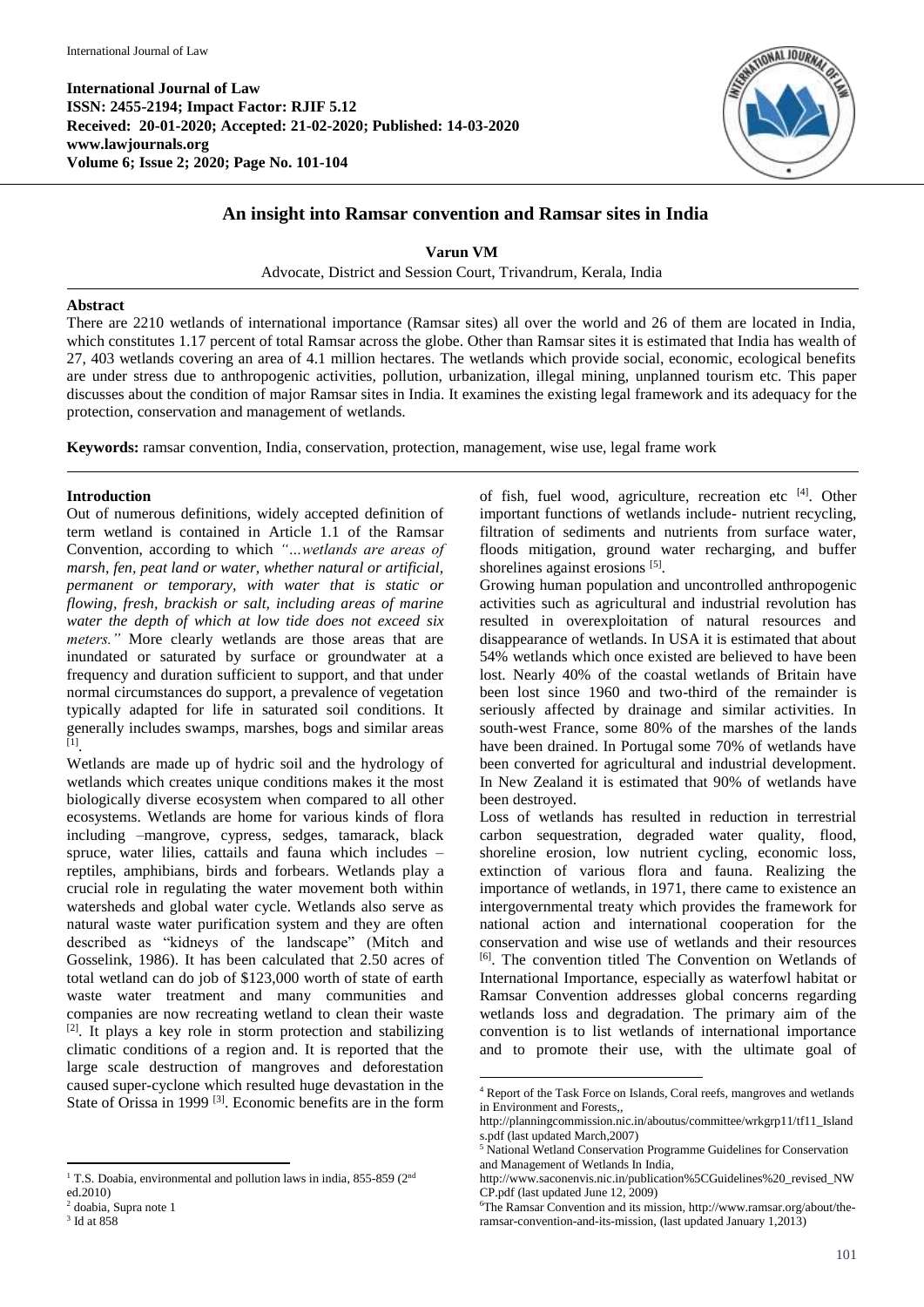preserving the World's wetlands. Other objects of convention includes- monitoring of biodiversity in wetlands, study anthropogenic impact and provide recommendations thereto, to promote wise use of wetlands, creating awareness and promoting public participation for the protection, conservation and management of wetlands.

As of now there are 158 contracting parties to the Convention and it has listed 1758 wetland sites, totaling 3978396 acres, having international importance. When it comes to Indian topography, 18.4% of the total land area of the country is occupied by wetland ecosystem and the Directory of Asian wetlands has identified 27, 403 wetlands, of which 23,444 are inland wetlands and 3,959 are coastal wetlands  $[7]$ . It is estimated that India has wealth of 4.1 million hectares of wetlands out of which an estimated area of 6,750 sq.km are occupied by coastal wetlands largely dominated by mangrove forest [8] . India's wetlands are generally differentiated into 8 eight categories depending on their regional presence [9]

- a. The reservoirs of the Deccan Plateau in the south, together with lagoons and other wetlands of the southwest coast.
- b. The vast saline expanses of Rajasthan, Gujarat and the Gulf of Kutch.
- c. The fresh water lakes and reservoirs from Gujarat eastwards through Rajasthan and Madhya Pradesh (Keoladeo Ghana National Park )
- d. The delta wetlands and lagoons of India's east coast ( Chilka Lake)
- e. The freshwater marshes of Gangetic Plains and the flood plains of the Brahmaputra.
- f. The marshes and swamps in the hills of northeast India and the Himalayan foothills.
- g. The lakes and rivers of mountain region of Kashmir and Ladakh
- h. The mangroves and other wetlands of Andaman and Nicobar Islands.

The aforementioned data proves it beyond doubt that India is rich with wetland ecosystem. But rapid growth of population, uncontrolled anthropogenic activities, agricultural activities, deforestation, pollution, salinization, hydrologic activities, and climate change has contributed to the decline in quantity and quality of wetlands  $[10]$ . The Wildlife Institute of India's survey reveals that wetlands are disappearing at an alarming rate of 2-3 % every annum [11]. India realizing the importance and usefulness of wetlands became signatory of Ramsar Convention is 1981. But to give life to the convention there has to be national mechanism or legal framework. This research project aims at answering three questions which ultimately reveals whether the "Wealth is protected or not".

### **1. Whether the Wetlands are Protected, Effectively Managed and Conserved in India?**

To answer to this question it is essential to study about the condition of major wetlands in India. (Appendix I). On August 01, 2013, a renowned Indian E-paper published an

1

article titled "The vanishing wetlands in India" [12]. It pointed out that the destruction of nearly one-third of India's wetlands is setting of alarm bells in conservation cycles. The country has 26 Ramsar sites (Appendix II) and these sites are plagued by destructive development and illegal encroachment. India's largest and well known lakes – Wular in Kashmir, Sambhar in Rajasthan to Chilka in Odisha – each one of them is rapidly shrinking  $[13]$ . The famous Pulicat lake which is country's second largest lagoon sharing border with Andhra Pradesh and Tamil Nadu is adversely affected by Dugarajapatnam port project. Nearly 2000 acres of its area has already been acquired for the project. Country's second biggest freshwater lake, the Kolleru Lake, located in the State of Andhra Pradesh is victim of unchecked anthropogenic activities. Nearly 90% of the lake which has been occupied for fish tank have turned into a drain. The condition of Vembanad Lake, which is country's longest lake and regarded as rice bowl of central Kerala is adversely affected by waste dumping, unauthorized and unplanned tourist activities and land use changes.

On August 19, 2012 The Hindu reported that the Ashtamudi lake of 61sq.km located in State of Kerala, was declared a Ramsar site in 2002. However since then the area of the lake has shrunk to 34sq.km<sup>[14]</sup>. The condition of Sasthamkota lake, another Ramsar site and largest freshwater lake in Kerala, has become solid waste dumping location with plastics turning out to be the biggest threat. Rapid sand mining, discharge of hydro-carbon into lakes from over 1,000 mechanized fishing boats also add to the problem [15] .

The Loktak lake, listed as Ramsar site in 1990, is regarded as the 'lifeline of the people of Manipur' is in the verge of extinction. This wetland which totals an area of 266 sq.km is under severe stress mainly due to human interventions like the construction of Ithai Barrage Dam, weed infestation, pollution, encroachment, overexploitation of resources etc [16] .

The Basai wetland of Gurgaon in Haryana is one the important bird areas of the country have been adversely affected by human encroachment and data reveals that the migratory bird count of this wetland has declined [17].

Kanjia Lake located in State of Orissa which totals an area of 100 hectares is rich in biodiversity. But various illegal activities such as unchecked quarrying and pollution caused by dumping of solid waste pose a threat to this wetland [18].

It is to be noted that in many cases of wetland destruction, Government itself is directly involved in the destruction of wetlands. In the case of Deepor Boel in Guwahati and Pallikaranai marshland in Bengaluru the encroachment of

1

<sup>7</sup> Supra note 5

<sup>8</sup> Id

<sup>&</sup>lt;sup>9</sup> Supra note4 <sup>10</sup> Supra note 4 at 77

 $11$  Supra note 5 at 4

<sup>12</sup> Ananda Banerjee,The vanishing wetlands in India,

http://www.livemint.com/Politics/rOFyi3baM1800Zif2DDrkK/Thevanishing-wetlands-in-India.html,(last updated Aug 01, 2013)  $^{13}$  Id

<sup>&</sup>lt;sup>14</sup> Ignatius Perera, Ashtamudi Lake : a shrinking Ramsar site,

http://www.thehindu.com/news/national/kerala/ashtamudi-lake-ashrinking-ramsar-site/article3785198.ece (last updated March 15, 2013 )  $^{15}$  Id at  $14\,$ 

<sup>&</sup>lt;sup>16</sup> Abha Lakshmi Singh, Dying wetlands : A threat to livelihoods of Loktak Lake Dwellers,2 Greener Journal of Physical Sciences,107-110(2012)

<sup>&</sup>lt;sup>17</sup> Anand Bodh, Wetlands facing threats in India,

http://timesofindia.indiatimes.com/home/environment/florafauna/Wetlands-facing-threat-in-India/articleshow/45190155.cms,(last updated Nov 18, 2014)

<sup>18</sup>Ramnath Chndrasekhar, Vanishing Wetlands,

http://www.thehindu.com/features/kids/vanishing-

wetlands/article6860776.ece (last updated Feb 5, 2015)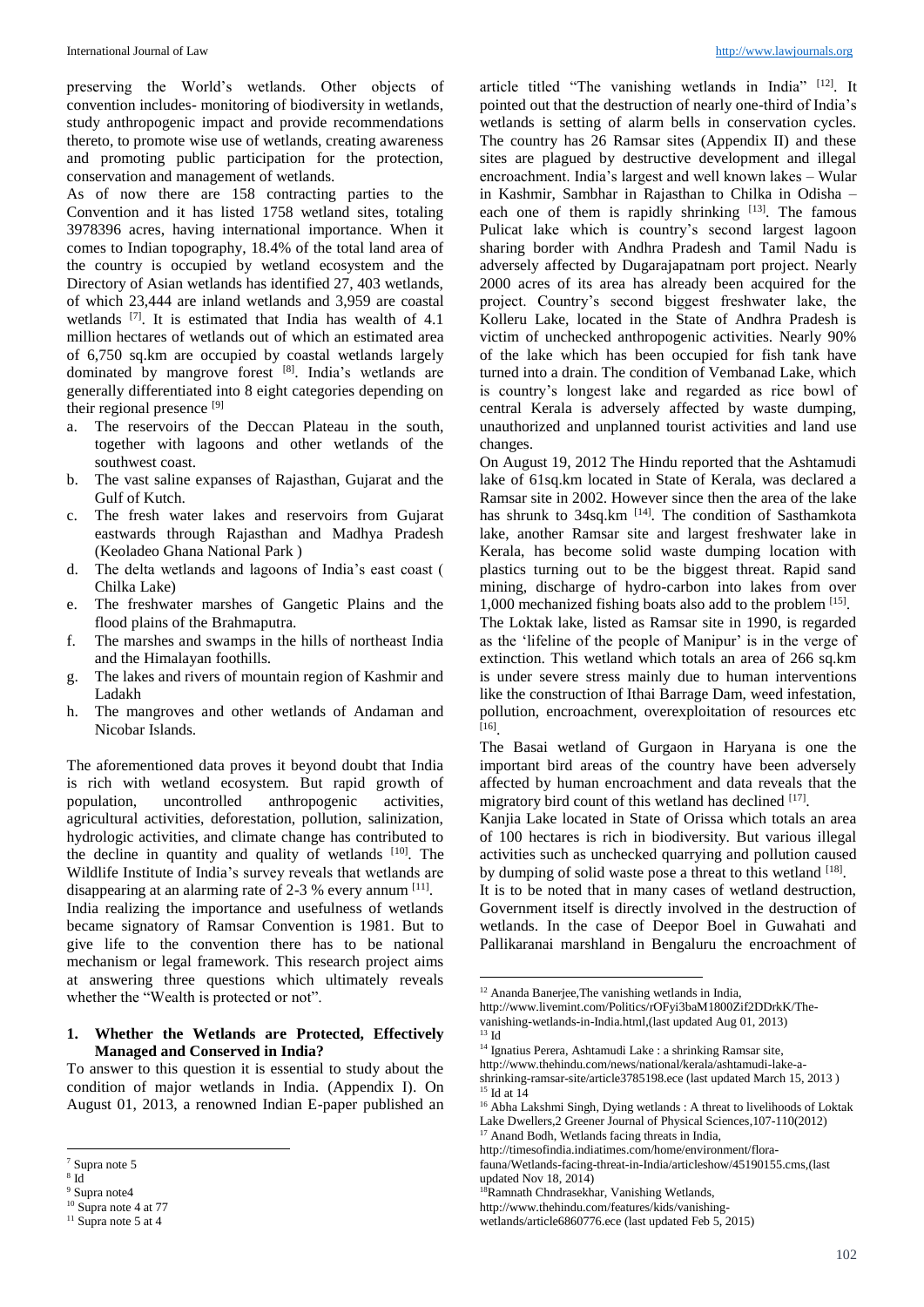wetlands were done by respective State Governments in the name of development <sup>[19]</sup>. Pallikaranai wetland which was once a bird sanctuary is now Chennai's largest official dumping site. Similarly, the case of government encroachment of Sola Beel in Guwahati where the state revenue department allotted lake-bed for construction in spite of Guwahati High Court's order to protect all wetlands in the state  $^{[20]}$ .

**Conclusion I:** The condition of various wetlands including the ones having international status is worsening. In a survey conducted by Wildlife Institute of India it was revealed that nearly 70-80 percent of individual fresh water marshes and lakes in the Gangetic flood plains have been lost in last five decades and at present the country is left with only fifty percent of wetlands which are being lost at the rate of 2-3 % per annum  $[21]$ . The survey proves it beyond doubt that the wetlands are not protected, effectively managed and conserved in India and so it is necessary to look into the existing laws and policies that aims at preventing the degradation and loss of wetlands.

### **2. What all are the Exisitng Laws and Policies to Prevent Degradation of Wetlands**

Judicial and Legislative approach has been adopted to answer this question and so for the sake of convenience the question shall be answered in two parts.

## **Important Judicial decisions on wetlands protection in India**

*People United for Better Living in Calcutta- Public* v. *State*  of West Bengal<sup>[22]</sup>- The present case was with regard to the protection of Ramsar sites the city of Kolkata. The Court decided the case in favor of the petitioner by staying all developmental activities at the sites. It was held that "*Wetland acts as a benefactor to the society and there cannot be any manner of doubt in regard thereto and as such encroachment thereof would be detrimental to the society which the Law Courts cannot permit. This benefit to the society cannot be weighed on mathematical nicety so as to take note of the requirement of the society - what is required today may not be a relevant consideration in the immediate future, therefore, it cannot really be assessed to what amount of nature's bounty is required for the proper maintenance of environmental equilibrium.*."

In the matter of *MC Mehta* v*. Kamal Nath* [23] , Honorable Supreme Court applied the Common law principle of Public Trust Doctrine and observed that "… *the public trust is more than an affirmation of State power to use public property for public purposes. It is an affirmation of the duty of the State to protect the people`s common heritage of streams, lakes, marshlands and tidelands, surrendering that right of protection only in rate cases when the abandonment of that right is consistent with the purposes of the trust....."*.The Court's decision was in favor of petitioner and ordered the Motel which illegally acquired riverbed to pay compensation for causing ecological damage in the

1

area.

It is evident from the judicial decisions that the Courts have already recognized the importance of wetlands.

### **Insight into existing legal framework**

At present protection, conservation and wise of wetland is being ensured through following laws, policies, plans and programs.

## **a. Constitutional provisions**

Article 48A Protection and improvement of environment and safeguarding of forests and wildlife- "*The state shall endeavor to protect and improve the environment and to safeguard the forests and wildlife of the country"*

Article 51A Fundamental Duties- "*It shall be the duty of every citizen of India (g) to protect and improve the natural environment including forests, lakes, rivers and wildlife, and to have compassion for living creatures"*.

### **b. Legislations**

Indian Forest Act, 1927 ; Forest (Conservation) Act, 1980; Wild life (Protection) Act, 1972; Air (Prevention and Control of Pollution) Act, 1974; Water (Prevention and Control of Pollution) Act, 1974; Water Cess Act,1977; Environment Protection Act, 1986; Biological Diversity Act, 2002; Coastal Regulation Zone Notification,1991; and their respective amendments [24].

### **c. Programs**

National Wetlands Conservation Program (NWCP) – The program is initiated by Government of India and is in force since 1985-86. It aims at conservation of wetlands and preventing their degradation. It promotes wise of wetlands and conservation of biodiversity. Three fold objects of the program include- lying down effective policies for conservation and management of wetlands, to provide technical and financial assistance for achieving its objects, to monitor implementation of program and to prepare an inventory of wetlands <sup>[25]</sup>. A Research sub-Committee on Wetlands has also been constituted to identify more wetlands of national importance and to supplement management action plan for intensive conservation on thrust areas of research  $[26]$ . The program was successfully implemented and 71 wetlands have been identified so far.

State Wetland Conservation Authority- States have been advised to constitute the Authority having expertise in wetlands, for effective execution of scheme in their respective State [27].

### **3. Whether the Present Legal Framework is Sufficient for the Protection of Wetlands.**

*M. Indira and 55 Others* v. *State of Tamil Nadu* [28] is a direct wetland involved case. The petitioners questioned the de-notification of 317 hectors of marsh land in Pallikaranai. The Court pointed out that "*absence of specific laws is an impediment to protect wetlands in States and so there must be a Union Law on wetlands to be followed by the states for protecting, managing and conserving wetlands in India."*

**.** 

<sup>19</sup> Amandeep Kang, Briefing Paper: Legal, Institutional and Technical Framework for Lake/Wetland Protection, 3,(June 2013) unpublished manuscript) (on file with author)

 $^{20}$  Id at  $2\,$ 

 $21$  Id at 3 <sup>22</sup> (AIR 1993 Cal. 215)

<sup>23</sup> (1997)1 SCC 388)

 $24$  Supra note 5

 $^{\rm 25}$  Id

<sup>26</sup> Supra note 4  $^\mathrm{27}$  Id

<sup>28</sup>( W.P.Nos.17233, 20469 and 21261 of 2009 and W.P. No.7941 OF 2010, Judgment dated 7 March 2012. )